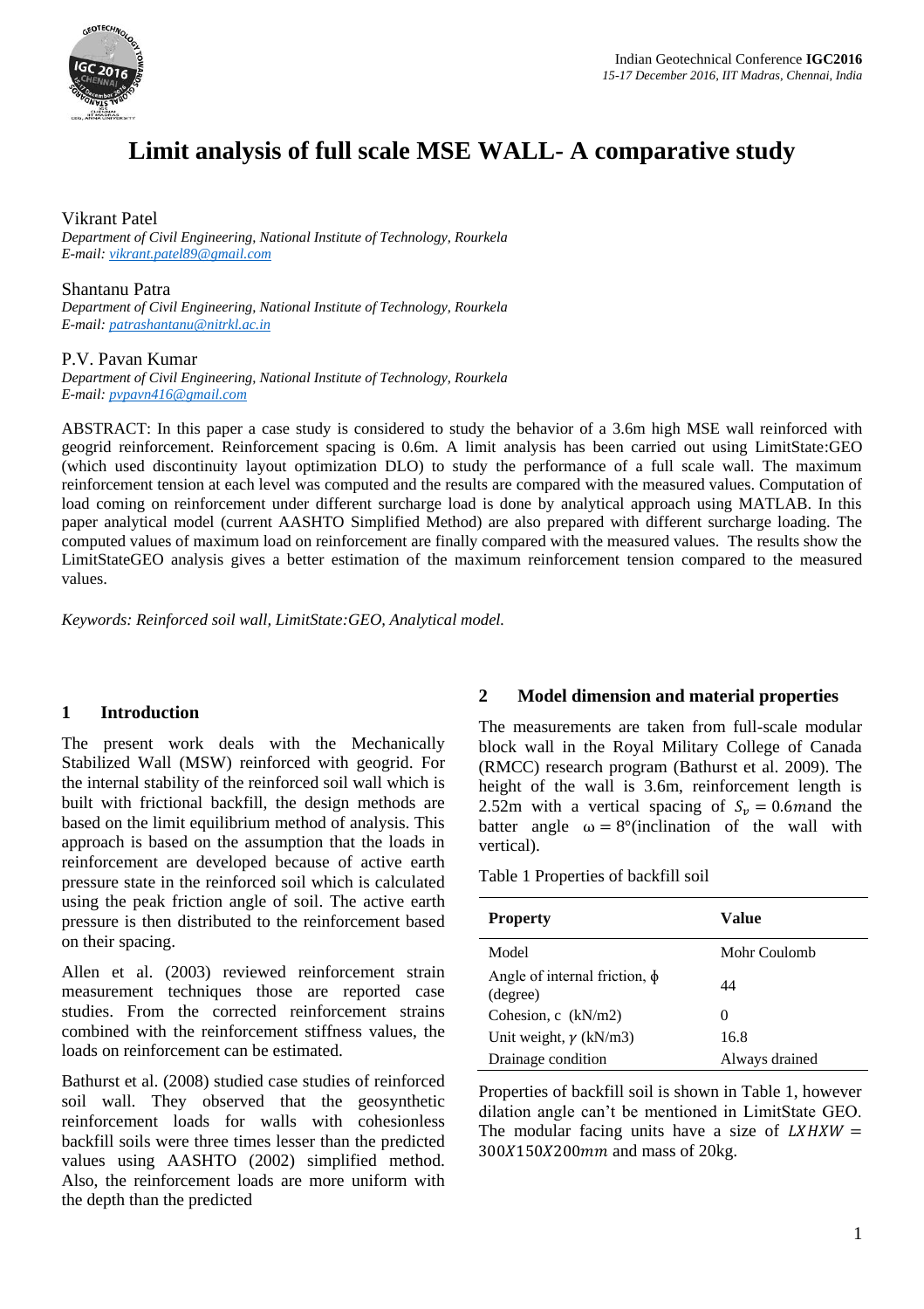## **3 Limitstate:GEO**

This is a general purpose software program which utilizes Discontinuity Layout Optimization (DLO) to directly identify the critical collapse mechanism for a wide variety of geotechnical problems. This software can be used to model 2D models of any geometry as specified by the user. The solution is presented as an adequacy factor which can be applied on load and material strength. The solution is displayed as a failure mechanism which involves a number of blocks sliding relative to one another.

The prepared model in LimitState:Geo is shown in Fig.1.



Fig.1: Geometry of the investigated model

## **3.1 Theory**

In the Limitstate:GEO the geogrid is defined as engineered material, and soil as Mohr-Coulomb (strength is defined in terms of cohesion intercept and angle of shearing resistance) material. The adequacy factor obtained from the software is applied only for soil strength parameters.

The Engineered Material is used to represent the one dimensional object that has a pullout resistance  $T_1$  per unit length,  $N_1$  per unit length to lateral displacement and a plastic moment of  $M_{p1}$ . If there are m objects present per unit width then  $T = mT_1$  is the pullout resistance per unit width, and  $N = mN_1$  is the resistance per unit length per unit width to lateral displacement. Interaction between soil and geogrid in Limitstate:GEO is defined by equation (I)  $\&$  (II) and is a linear function of vertical effective stress.

The pullout resistance per unit length per unit width

$$
T = T_c + T_q \sigma'_v \tag{1}
$$

The resistance to lateral displacement per unit length per unit width

$$
N = N_c + N_q \sigma'_v \tag{II}
$$

Where,

 $T_c$  Pullout factor, the contribution of the material cohesion to the pullout resistance of the element.

 $T<sub>q</sub>$  = Pullout factor, the contribution of the overburden to the pullout resistance of the element.

 $N_c$  Lateral factor, the contribution of the material cohesion to the lateral displacement of the element.

 $N_a$  = Lateral factor, the contribution of the overburden to the lateral displacement of the element.

 $\sigma'_{v}$  = The vertical effective stress.

In the present case  $T_c$ ,  $N_c$ ,  $N_q$  are zero.

### **4 Analytical solution**

AASHTO (2002) simplified method (tie-back wedge method) is used to evaluate the reinforcement tension analytically. The AASHTO calculation for maximum reinforcement load  $T_{\text{max}}$  is expressed as

$$
T_{\text{max}} = K(\chi + q)S_v
$$

Where,

 $z =$  the depth of reinforcement layer below the crest of the wall and

 $K =$  the active earth pressure coefficient, calculated as

$$
K = \frac{\cos^2(\phi + \omega)}{\cos^2 \omega [1 + (\sin \phi / \cos \omega)]^2}
$$

### **5 Results**

The tension in the reinforcement at different levels by AASHTO and Limitstate:GEO and measured experimentally by Bathurst et al. (2009) are shown in the Fig 2, 3, 4  $\&$  5. The factor of safety at the end of construction and for different surcharge is presented in Table 2. Different failure surfaces at the end of construction, for 50kPa and 100kPa surcharge are shown in Fig 6.

The LimitState:GEO data shows that the reinforcement loads are varying with depth, and average loads are lower than the values computed using the AASHTO (2002) simplified method for geosynthetic reinforced soil walls. The difference in LimitState:GEO and predicted load values using the simplified method increases with depth of layer below the wall crest.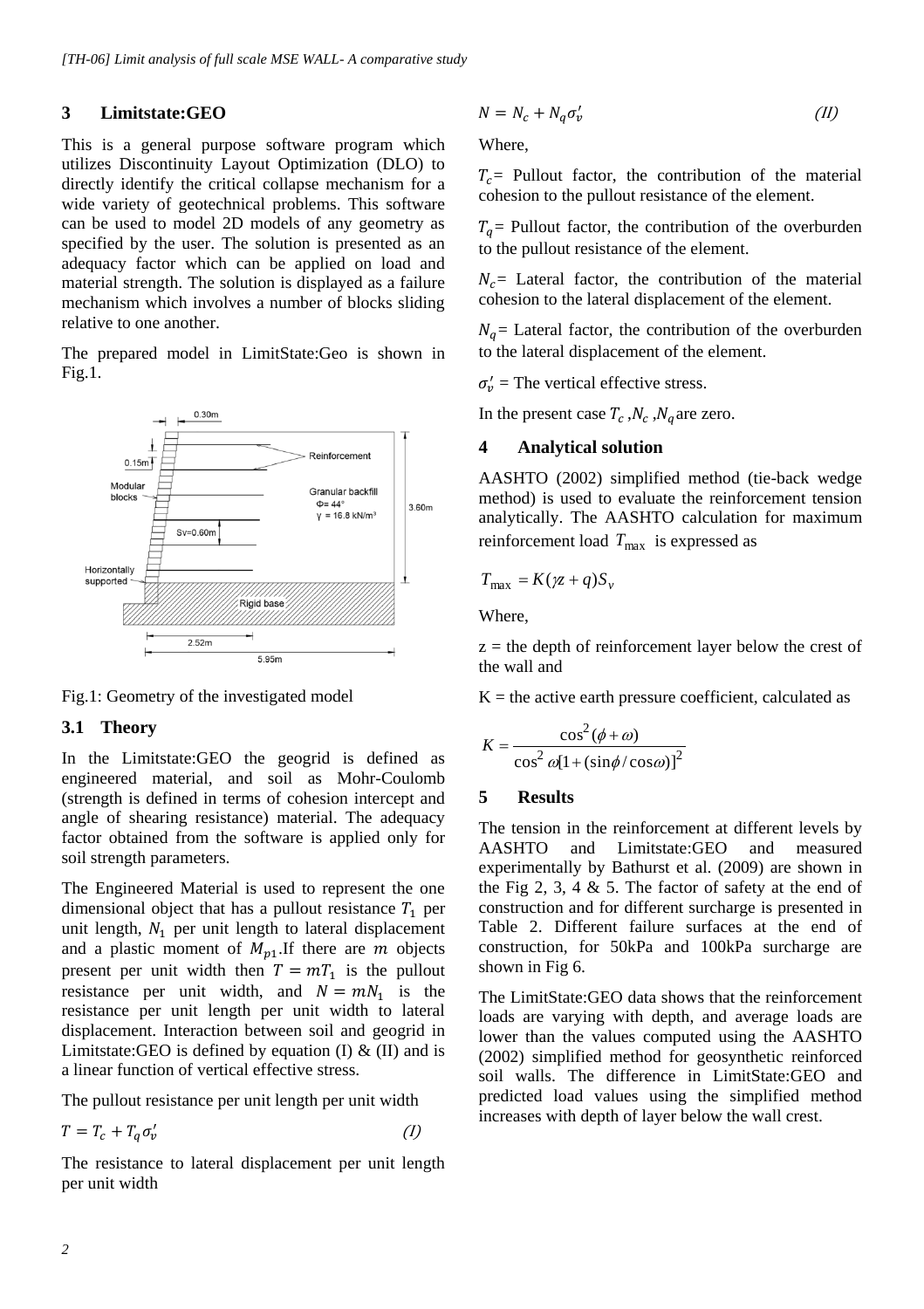| Table 2 Factor of safety |  |  |  |
|--------------------------|--|--|--|
|--------------------------|--|--|--|

| <b>Surcharge</b>           | <b>Factor of safety</b> |
|----------------------------|-------------------------|
| At the end of construction | 1.444                   |
| 25kPa                      | 1.153                   |
| 50kPa                      | 1.075                   |
| 100kPa                     | 1.033                   |



Fig.2 Comparison of LimitState GEO values with AASHTO and measured values (Bathurst et al. 2009) at the end of construction.



Fig.3 Comparison of LimitState GEO values with AASHTO values for 25kPa surcharge.



Fig.4 Comparison of LimitState GEO values with AASHTO and measured values (Bathurst et al. 2009) for 50kPa surcharge



Fig.5 Comparison of LimitState GEO values with AASHTO values for 100kPa surcharge.



Fig**.**6 Failure surface